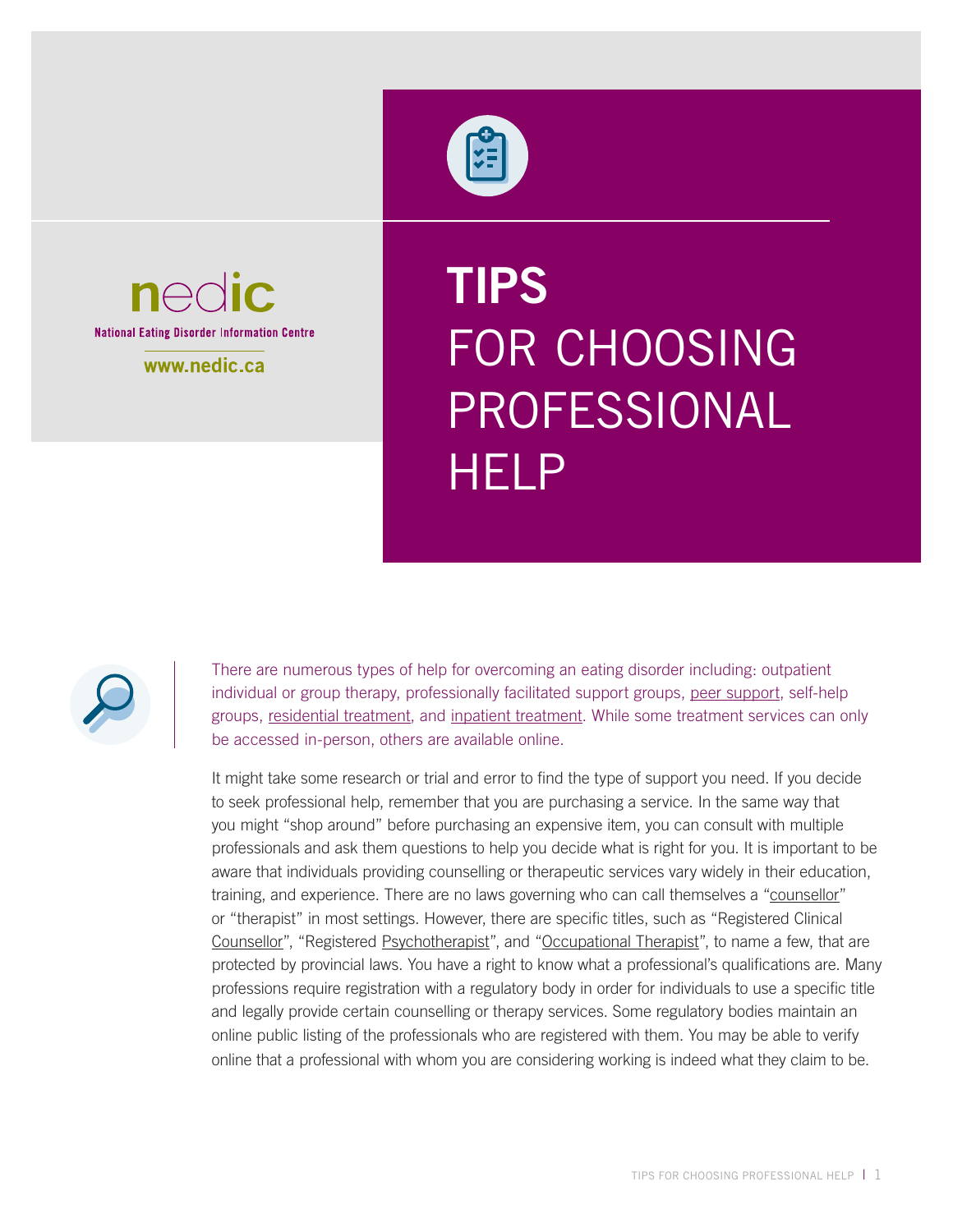

# **REFERRALS**

Access to some specialized eating disorder services – typically those that are provincially-funded – will require a referral. For example, you may need one to see a [psychiatrist](https://nedic.ca/eating-disorders-treatment/#pc_page_184) or enter a hospital-based treatment program. Referrals usually must be completed by a primary care provider ([family doctor,](https://nedic.ca/eating-disorders-treatment/#pc_page_181) [general practitioner](https://nedic.ca/eating-disorders-treatment/#pc_page_181), or nurse [practitioner\)](https://nedic.ca/eating-disorders-treatment/#pc_page_2067) and will involve obtaining bloodwork results. Many of these specialized service providers have referral forms available on their website.



# **QUESTIONS TO ASK**

You may want to prepare a list of questions to ask professionals with whom you are considering working. Many professionals offer free 15- to 30-minute consultations to prospective clients. The following are questions you may want to ask, if they are applicable to your situation.

#### **Fees**

- What do you charge per session? How long are sessions?
- Do you have a sliding fee scale? I cannot afford your regular fees – do you have space in your practice at this time to work with me?
- What forms of payment do you accept? When would payment be due?
- I have insurance benefits through my school/ employer – are you set up for direct billing?

## **Location**

- Is your location accessible by public transit? Is parking available?
- I have mobility issues is your office fully accessible?
- Can you tell me a little bit about your office location?
- How do you keep your online services secure and private?

## **Availability**

- What days and hours are you available?
- Do you have a waiting list?
- How long can I expect to work with you?
- How frequent would sessions be?
- What is your availability if I am in crisis? What are my options if I am in crisis?

# **Training and Experience**

- What is your educational background? What education and training have you obtained specifically in helping people with eating disorders?
- What is your experience in treating eating disorders? How long have you been practicing in the field of eating disorders?
- Which professional college(s) do you belong to? (e.g., College of Social Workers, College of Dietitians, College of Psychologists)
- How do you stay up-to-date with current research and developments in the area of eating disorder treatment?

## **Treatment Approach**

- What approach(es) do you use? (e.g., Health at Every Size®, [cognitive-behavioural,](https://nedic.ca/eating-disorders-treatment/#pc_page_2325) [emotion-focused](http://www.nedic.ca/eating-disorders-treatment/#pc_page_2327), solution-focused, narrative, trauma-informed)
- Will you explain how you work with clients?
- What are the measurable criteria you use to assess how well treatment is working? How do you define "success" – in terms of eating, weight, and mental state?

# **Collaboration**

- I am also looking for a  $\equiv$ [\(dietitian,](http://www.nedic.ca/eating-disorders-treatment/#pc_page_140) [counsellor,](https://nedic.ca/eating-disorders-treatment/) [psychologist](http://www.nedic.ca/eating-disorders-treatment/#pc_page_185), etc.) – are there ones with whom you work closely and could recommend?
- I am already seeing a \_ [\(dietitian,](http://www.nedic.ca/eating-disorders-treatment/#pc_page_140) [counsellor,](https://nedic.ca/eating-disorders-treatment/) [psychologist](http://www.nedic.ca/eating-disorders-treatment/#pc_page_185), etc.) – how would you work with them?
- Do my parents/loved ones need to be involved in my treatment? If yes, how would they be involved?